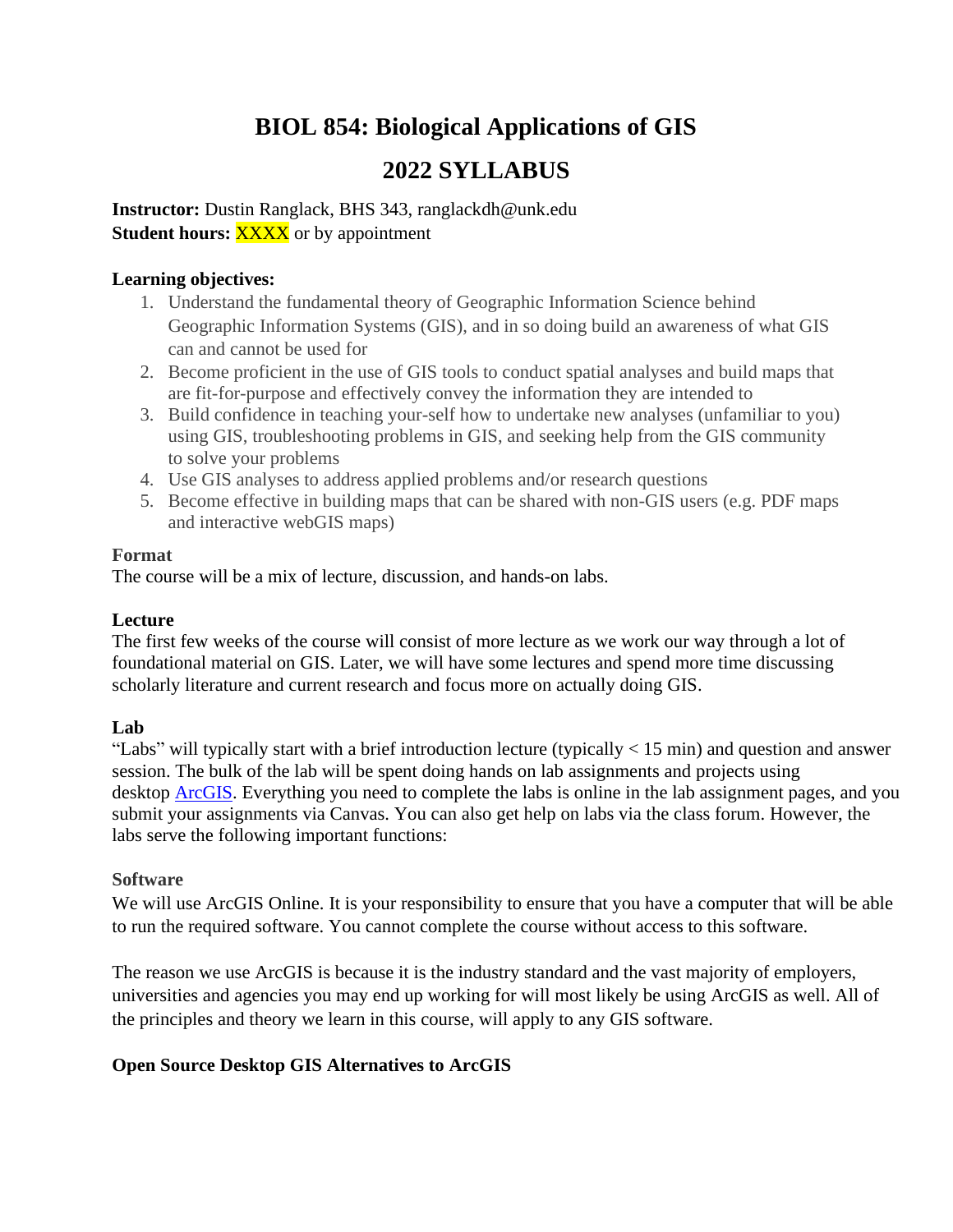- [QGIS](http://www.qgis.org/) Free, open source GIS desktop (runs in Windows, Linux, Mac OS)
- [MapWindow GIS](http://www.mapwindow.org/) Free, open source GIS desktop application and programming component (only runs in Windows).
- [Landserf](http://landserf.org/) Free GIS, that focuses on modeling of land surface (i.e. DEMS). Java based GIS runs in Linux, Mac and Windows
- [GRASS GIS](http://grass.osgeo.org/) Originally developed by the [U.S. Army Corps of Engineers,](http://www.usace.army.mil/) open source: a complete GIS
- [SAGA GIS](http://www.saga-gis.org/) System for Automated Geoscientific Analysis- a hybrid GIS software.

#### **Required Text:**

Bolstad, P., 2019. **[GIS Fundamentals: A first text on Geographic Information Systems.](http://www.paulbolstad.net/gisbook.html)** 6<sup>th</sup> Edition. ISBN: 978-1593995522 Available [here.](https://www.xanedu.com/catalog-product-details/gis_fundamentals_6e)

Dr. Bolstad has put a lot of resources associated with this book [online for free.](http://www.paulbolstad.net/gisbook.html)

## **Recommended Text:**

You may think this is ridiculous, but much of what you need to know (and students frequently forget) is covered in this Dr. Suess Book! In fact, the six C's you will be graded on are based on principles outlined in this book that a 3 year old can understand!

Rabe, T., 2002. [There's a Map on my Lap! All About Maps.](http://www.amazon.com/Theres-Map-My-Lap-Learning/dp/0375810994) Random House Books. 48 pp.

## **Grade Overview**

My primary concern is that you engage in achieving the learning objectives for this course. Your grade is a secondary concern to me, and if you are effectively learning your grade should be a moot point. However, I recognize how motivated some of you are by grades and have attempted to provide clear guidelines (below) to help manage your expectations about what you need to do to earn the grade you want.

| <b>TOTAL</b> | 100% |
|--------------|------|
| Exams        | 20%  |
| Project      | 20%  |
| Quizzes      | 20%  |
| Lab Reports  | 40%  |

## **Grading Specifics:**

The grading scale used for this class is as follows:

A (93-100%), A- (90-92.99%), B+ (87-89.99%), B (83-86.99%), B- (80-82.99%), C+ (77- 79.99%), C (73-76.99%), C- (70-72.99%), D+ (67-69.99%), D (63-66.99%), D- (60-62.99%), and F (below 60%).

In general, grades for the course will be assigned as: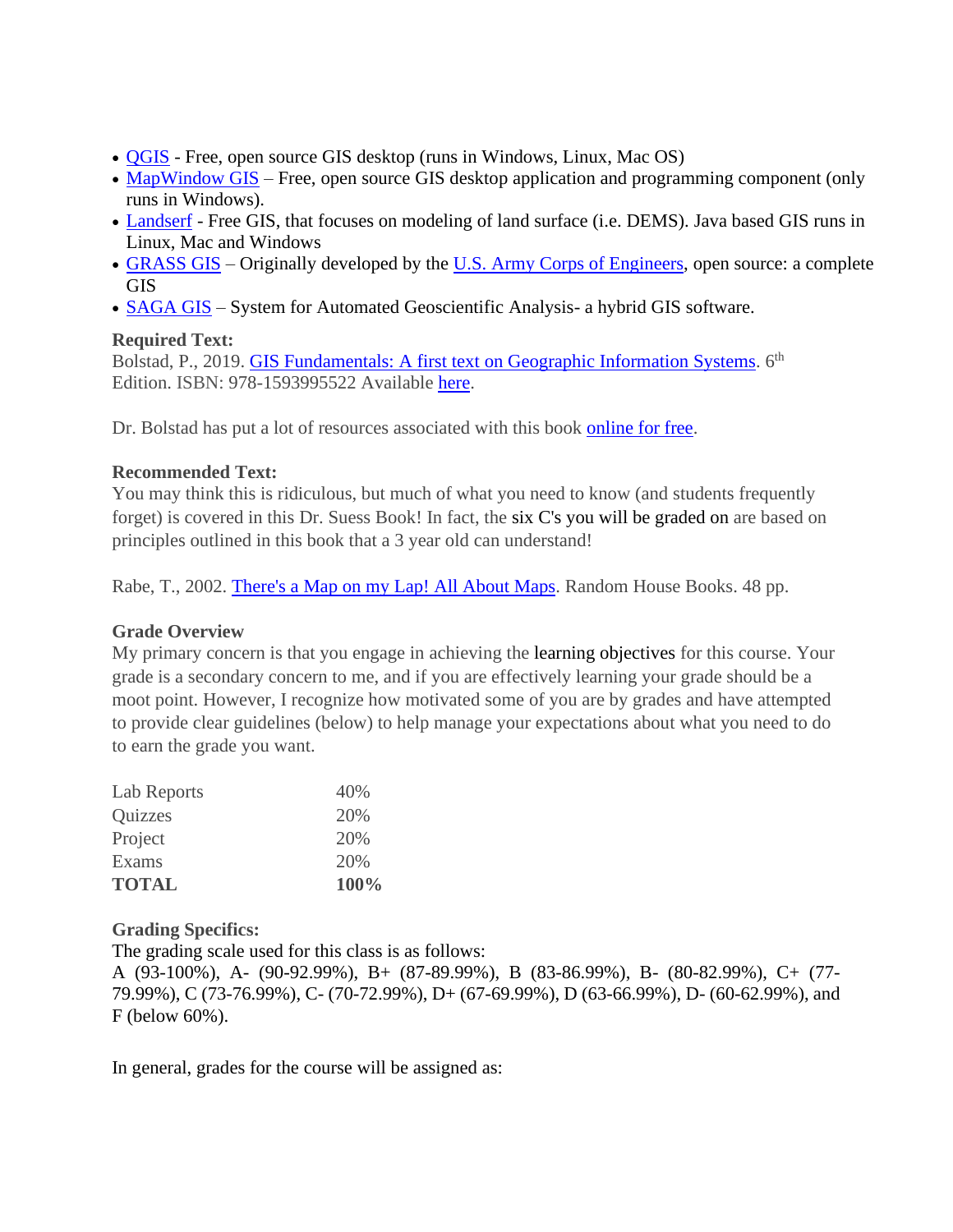**A** – Indicates that the work is markedly superior and is without major problems. It is an honors grade denoting that the goals for the class/assignment have been achieved in exemplary fashion.

**B** – Indicates that the work has met all of the requirements of the assignment or course at a level that is consistently above average.

**C** – Indicates satisfactory work that is consistently average and that meets the course goals at a sufficient level to pass.

**D** – Indicates the minimal achievement in order to earn credit, even though the work is below the standard required for good academic standing.

**F** – Indicates failure to complete an assignment or course, or work that does not fit into the requirements of the assignment or course.

Late assignments: Without a valid excuse, any assignment not turned in on time is a Late Assignment. Late assignments will be docked 10% of its total possible points per day to a maximum deduction of 50%. All late work is due no later than 2 weeks before graduation day for the semester.

I do not grade on a curve, but in instances where no student in the class has earned the total number of available points, I may opt to adjust the total available points to the maximum that any student has achieved at my own discretion.

#### *Where to Get your Grades*

Your provisional grades will be updated in Canvas as grades are completed. Please check your grades regularly and if you find any errors or mistakes, please notify me promptly. Final grades will be submitted at the end of the semester to MyBlue.

## *Labs*

All labs consist of a series of tasks to be completed. See the grading rubric for each lab on Canvas.

#### *Quizzes*

The format of these quizzes will vary widely, but most are designed to help you gauge your own knowledge and assess where you are at with respect to the lecture material and readings.

#### **The Six C's Rubric**

The six C's rubric is designed to emphasize both the technical and artistic aspects that are essential to making effective maps. It is easy to make maps with GIS, but making good and effective maps (the work cartographers used to do) requires careful thought and skill. Cartography is a skill you can learn and need not become a lost art.

The 6 C's and their definitions are: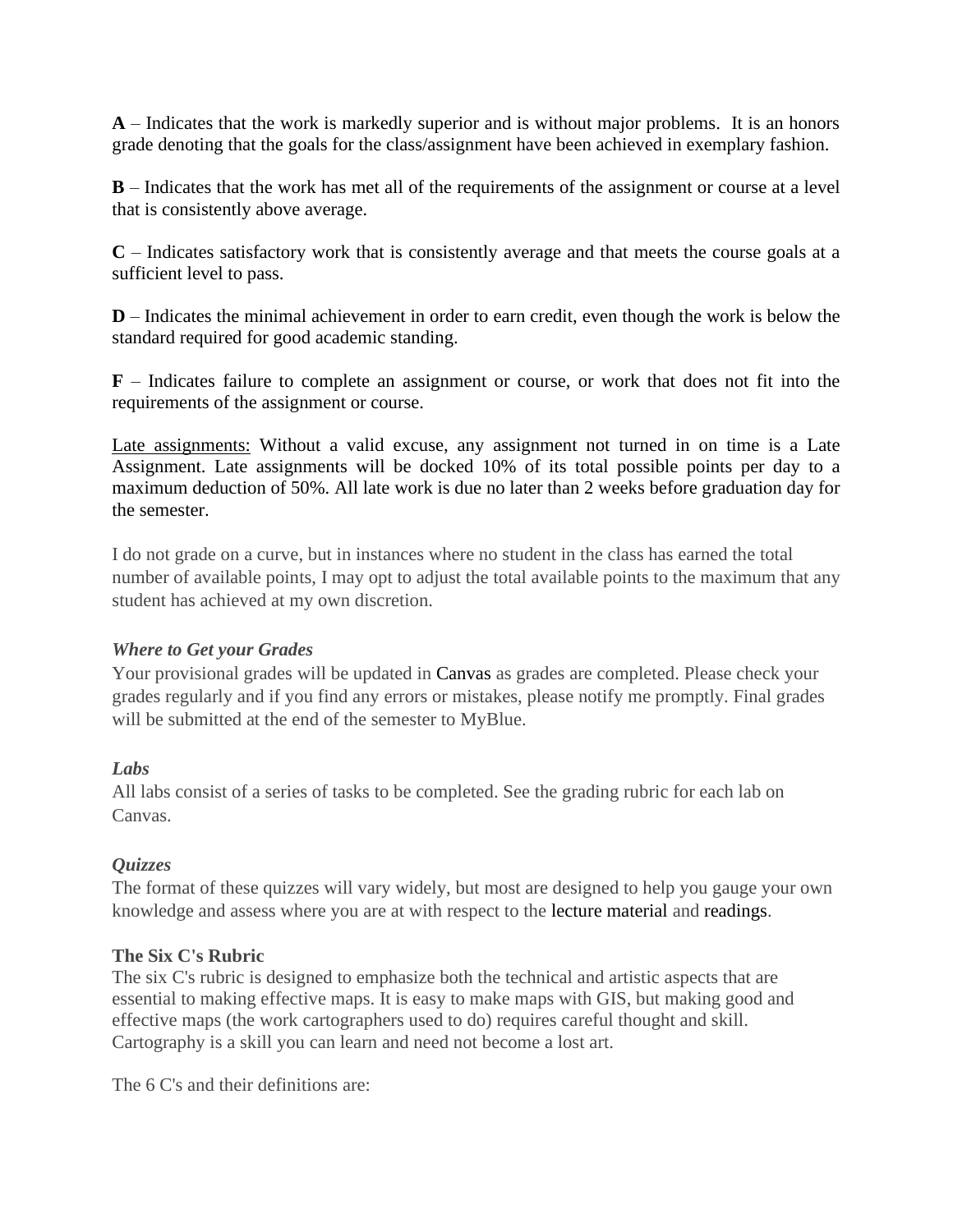- 1. **Colorful** (but not cluttered) *An effective use of color to distinguish features and emphasize key aspects of your map.*
- 2. **Creative** (but not confusing) *There are lots of creative ways to display your geographic data and analyses*
- 3. **Correct** *All analyses, calculations and labels are correct*
- 4. **Context** (location, coordinates, projections, scale, orientation, setting) *All maps should have enough context for the user to discern where it is, what it's about and what the scale is within the context that its presented (e.g. stand-alone map vs. within a report).*
- 5. **Convincing** (fit for purpose) *All maps have a purpose, and your map should be effective at conveying the message it is intended to.*
- 6. **Consistent** *There should be logical, graphical and typographic consistency both within a single map and amongst multiple maps in the same assignment or project.*

For every lab, the 6 C's and other important grading criteria are spelt out for you in a lab-specific rubric on Canvas. If you meet all the basic expectations, this will generally earn you a B. To earn an A, you need to do exceptional work.

# **Feedback**

It is not always feasible to provide detailed written feedback on every lab assignment. For the first few labs, I will try to provide more feedback then normal to help acquaint you with the grading system and expectations. The rubrics are designed to give you an idea (for each map you are required to include in your lab assignments) of where specifically you are doing well, versus where you need to improve. At my discretion, more detailed written feedback may be provided. In general I will provide more detailed feedback when a) you have shown a lot of effort, but did not get it right; b) you have shown responsiveness to previous specific feedback and incorporated this in you new assignments; and/or c) you have demonstrated a genuine interest in learning the material and have sought help, clarifications and/or followed up on previous feedback.

In addition to the basic feedback (6 C's) and the discretionary written feedback on your assignments, I will provide the following:

- To the entire class:
	- o Specific feedback and answers to questions posted on the forums
	- o General feedback about specific trends and problems encountered across the class for each lab assignment (this will happen at the beginning of labs)
	- o I will encourage people to browse each others websites and provide comments on maps, vote in polls on maps, and I will nominate outstanding maps
- To individuals upon request:
	- o Verbal feedback elaborating on how their grade was arrived upon and how they can improve in the future
	- o Written feedback for a specific map(s) in an assignment if requested

# **Procedure for Requesting an Explanation & Potential Reconsideration of Grade**

I may occasionally get a grade wrong, or make a mistake in grading your work. It is your responsibility to check your grades and read the feedback and make sure I got it right. I am happy to explain how I arrived at a particular part of your grade (not the entire grade for an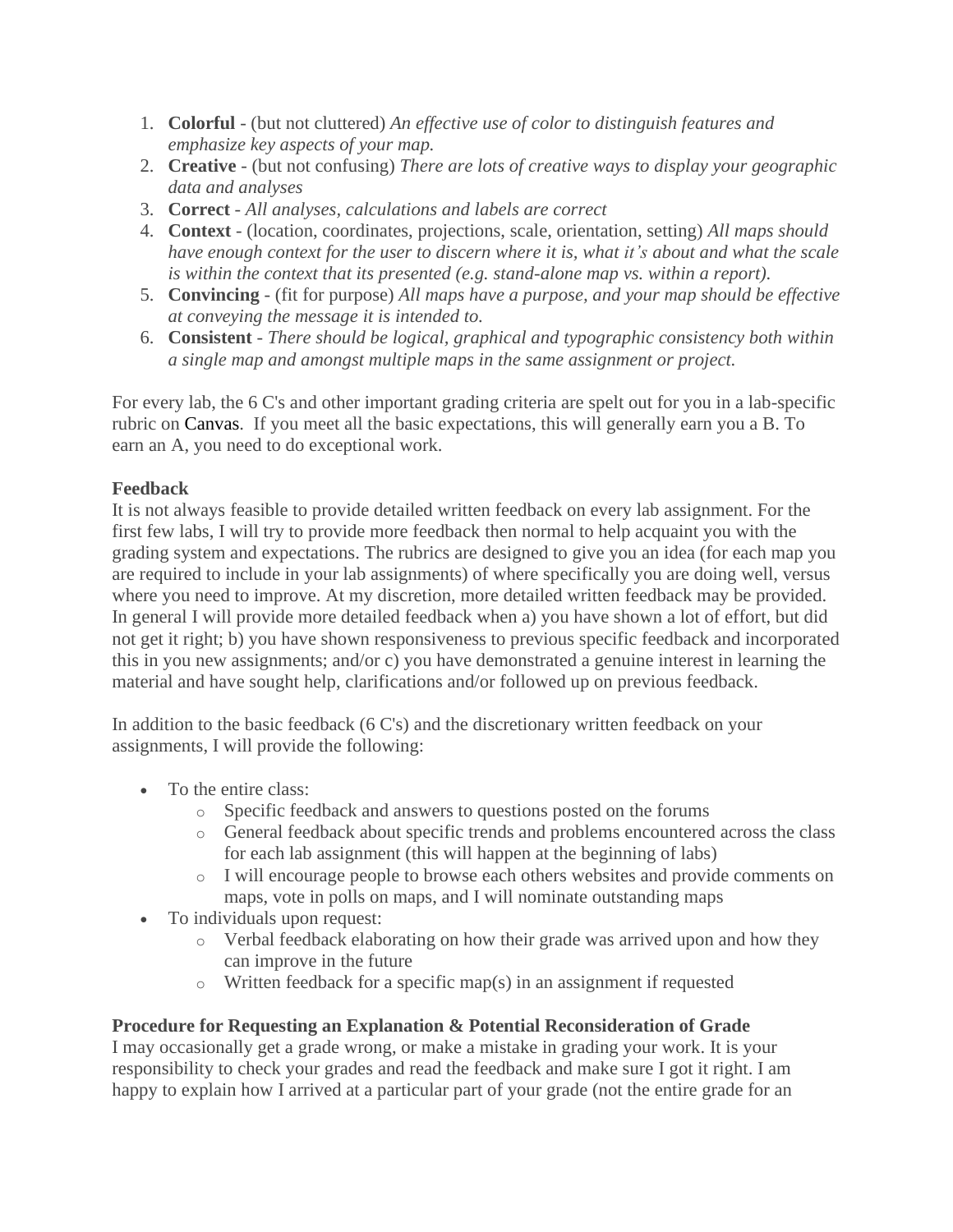assignment as this is clear from the above information). I am also happy to fix your grades if I made a mistake.

The procedure for **requesting an explanation for a specific grade** (e.g. as part of a specific task) is simple. First approach me (in person in lab or during office hours is best, but an email will suffice) and point out what has surprised or confused you about your grade (be specific) and ask for a clarification.

After hearing the explanation, if you wish to **submit a formal request for us to reconsider your grade**, please do so in the form of an email. Please make sure that it is worth requesting a reconsideration of your grade, because I will look at the entire assignment again and it is possible that your reconsidered grade may be lowered.

#### **"Extra credit" work**

I may assign extra credit problems for the labs. On occasion I may reward outstanding efforts with some extra credit where appropriate. In addition, extra credit will be awarded for those going above and beyond in helping their peers (includes in-lab evidence, discussion board evidence, etc.). Extra credit will never exceed 10% of the available points for any given assignment.

**Email:** You must use your UNK email to receive any updates associated with the course. Email is also a quick and convenient way to contact your professors regarding questions associated with the course. However, please be thoughtful when sending emails as emails sent after 3 pm on Fridays will be answered on the following Monday.

**Course Policies:** Classrooms should be considered sanctuaries for the pursuit of knowledge. Those who enter them should be committed to learning and to respect the ideas and opinions of others. Undesirable behavior in the class will lead to dismissal from the lecture or laboratory session and even expulsion from the course. Undesirable behavior includes (but is not limited to), harassment of any kind, disrupting class when arriving late, and continuously talking at inappropriate times during class sessions.

**Academic Integrity and Academic Honesty:** This course, like all UNK courses, abides by all University policies as outlined in the UNK Student Handbook, which contains the UNK Student Code of Conduct. More information can be found in the University Undergraduate catalog [\(https://catalog.unk.edu/undergraduate/\)](https://catalog.unk.edu/undergraduate/).

**Plagiarism and Cheating:** Anyone found plagiarizing or cheating will receive a 0 for that assignment; subsequent violations will result in referral to the Vice Chancellor for Academic Affairs. Cheating (at any level) is an intolerable behavior that has no place in any scientific, educational, or social activity. Penalties for cheating and plagiarism can be found in the University catalog [\(http://catalog.unk.edu\)](http://catalog.unk.edu/).

**Policy on Withdraw (W) and Incomplete (I) grades:** Students may not withdraw past the midpoint of a class unless extenuating circumstances exist, in which case the student may receive a "W". Extenuating circumstances are defined as circumstances that occur AFTER the mid-point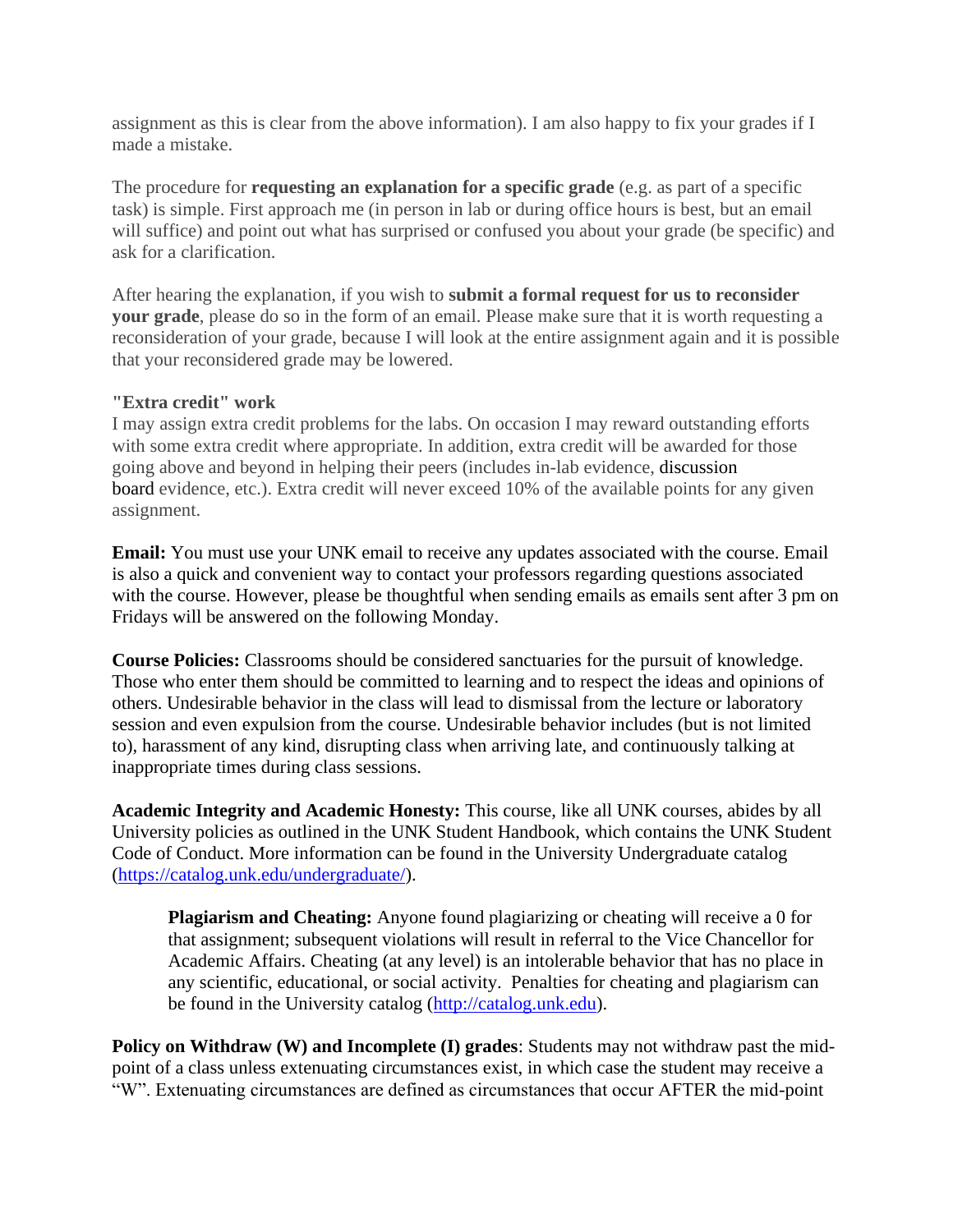of the course and beyond the control of the student which in the judgment of the Vice Chancellor for Academic Affairs, in consultation with the Exceptional Withdrawal Committee, constitute appropriate cause for withdrawal.

Students will receive a "W" on their transcript (which indicates a withdrawal) for classes dropped on or after the first day of the class. A failing grade of "F" will be recorded on the transcript if a student stops attending class and neither officially withdraws from the course prior to the appropriate deadline nor establishes, prior to the end of the class and to the satisfaction of the instructor, that extenuating circumstances prevented completion of the course.

To be considered for an incomplete, a mark of "I" is reserved for conditions in which a student has been unable, due to circumstances beyond his or her control, to complete the course by the end of the term. Unless an extension of time is granted in writing by the Office of Student Records and Registration, an incomplete must be removed within twelve calendar months. If the course work is not completed during this time, then the "I" will convert to an "F" on the student's transcript and cannot be changed other than by re-registering for the course.

If an extension is desired, the student must initiate a written request for a specific time of extension, must exhibit extenuating circumstances beyond his/her control, and must make the request in advance of the twelve-month expiration. The request must be supported by a written endorsement from the course instructor, or the department chairperson in the absence of the instructor and submitted to the Registrar's Office prior to the expiration of the twelve-month period.

**Distribution of course materials:** Audio or video recording, digital or otherwise, of lectures, seminars or any other teaching environment by students is allowed only with the prior written consent of the instructors or as a part of an approved accommodation plan. Student or instructor content, digital or otherwise, created and/or used within the context of the course is to be used solely for personal study, and is not to be used or distributed for any other purpose without prior written consent from the content author(s). Any further use or dissemination of this material may be in violation of Federal copyright law and University sanctions including failure in the course.

**University Policies Related to COVID-19:** The university community is deeply concerned for the well-being of its students, faculty, and staff. Keeping each other as safe as possible will require commitment from each of us; failure to do so will literally place lives in danger. The full policy relating to mitigation of the spread of infectious diseases can be found at <https://www.unk.edu/coronavirus/> Policies that apply to all courses (online, remote, blended, or face-to-face) include:

• Students shall monitor their health daily. No student shall attend classes in person while sick. Those who have had contact with positive-tested individuals or show COVID-19 related symptoms must have clearance from the Public Health Center prior to returning to face-toface classes. There will be no penalties for missing classes for COVID-19 related absences provided the student has documentation from the Public Health Center. Students will still be responsible for course content through alternative attendance or other options arranged with the instructor.

Additional policies specific to face-to-face instruction include the following: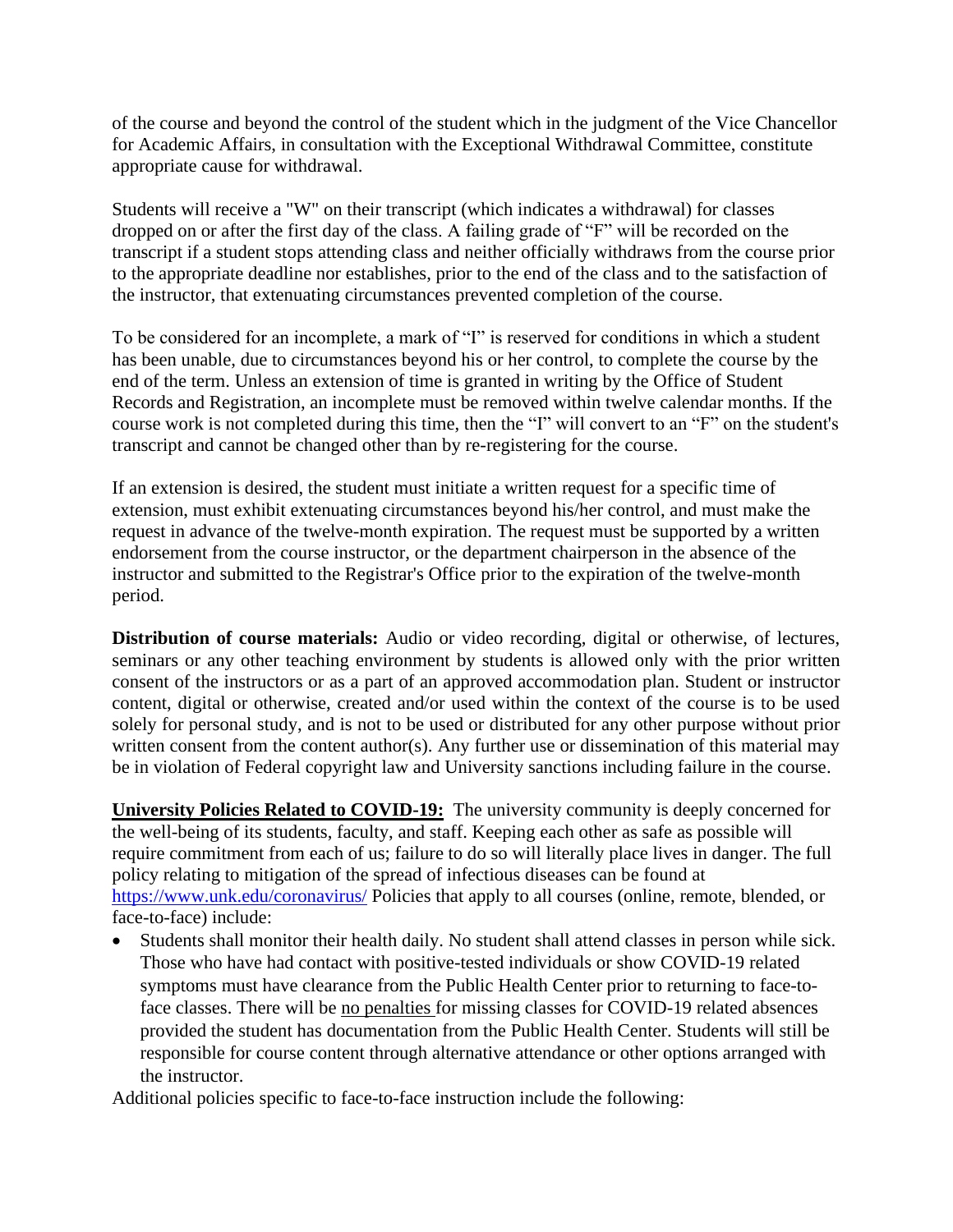- 1. During Phases I and II, all students are required to wear masks that cover the nose and mouth at all times during class and at any time, inside or outside, where physical distancing of at least 6' is not possible. Instructors have the authority to direct students who refuse to wear masks to leave the classroom. Students who have medical issues that make masks inadvisable should contact Disability Services for Students at 308.865.8214 to request an exemption.
- 2. Students shall not arrive for class more than 5 minutes before the scheduled start time for the course. Instructors shall dismiss students promptly at the end time and all shall leave the classroom promptly. Students who have questions should use office hours rather than before/after class times.
- 3. Instructors and students should clean their desks prior to class. Cleaning materials will be provided.
- 4. Additional requirements for Phase III, for specialty courses such as labs or performing arts, or for experiential learning are detailed below.
	- a. Vaccination is strongly recommended for all students. It has proven to be effective and safe.
	- b. When visiting the instructor during office hours, masks are required. If you do not wish to wear a mask, any meetings will take place via Zoom.

Questions regarding COVID-19 should be directed to the Public Health Center [unkhealth@unk.edu](mailto:unkhealth@unk.edu) or 308-865-8254. Questions regarding the COVID-19 academic policy should be directed to Sr. Vice Chancellor Bicak at [bicakc@unk.edu.](mailto:bicakc@unk.edu) Questions regarding department specific requirements should be directed to Dr. Julie Shaffer at [shafferjj@unk.edu.](mailto:shafferjj@unk.edu)

### **The above directions must be followed by everyone for the health and safety of our University. Students who do not comply may face disciplinary action from the university.** Violations of any University or Campus Policy is a violation of the Student Code of Conduct.

## **Learning Commons**

**UNK provides assistance to help you improve your academic performance.** The Learning Commons, located on the 2<sup>nd</sup> floor of the Calvin T. Ryan Library, centralizes several academic services in one convenient place: Language Learning Support, Library Services, Subject Tutoring, Success Coaching, Supplemental Instruction, and the Writing Center are all offered in a casual, collaborative environment. Most services are facilitated by fellow UNK students, which means you will be able to learn and practice more effective study skills, problem-solving techniques, and writing strategies with people who have "been there" and "done that"! Statistics indicate that students who come to the LC regularly are more likely to succeed in their classes- **so come early and come often**. For more information about schedules and services, contact the Learning Commons at [865-8905](tel:865-8905) or visit them online at [www.unk.edu/lc.](http://www.unk.edu/lc)

## **Students with Disabilities**

It is the policy of the University of Nebraska at Kearney to provide flexible and individualized reasonable accommodation to students with documented disabilities. To receive accommodation services for a disability, students must be registered with the UNK Disabilities Services for Students (DSS) office, 175 Memorial Student Affairs Building, 308-865-8214 or by email [unkdso@unk.edu](mailto:unkdso@unk.edu)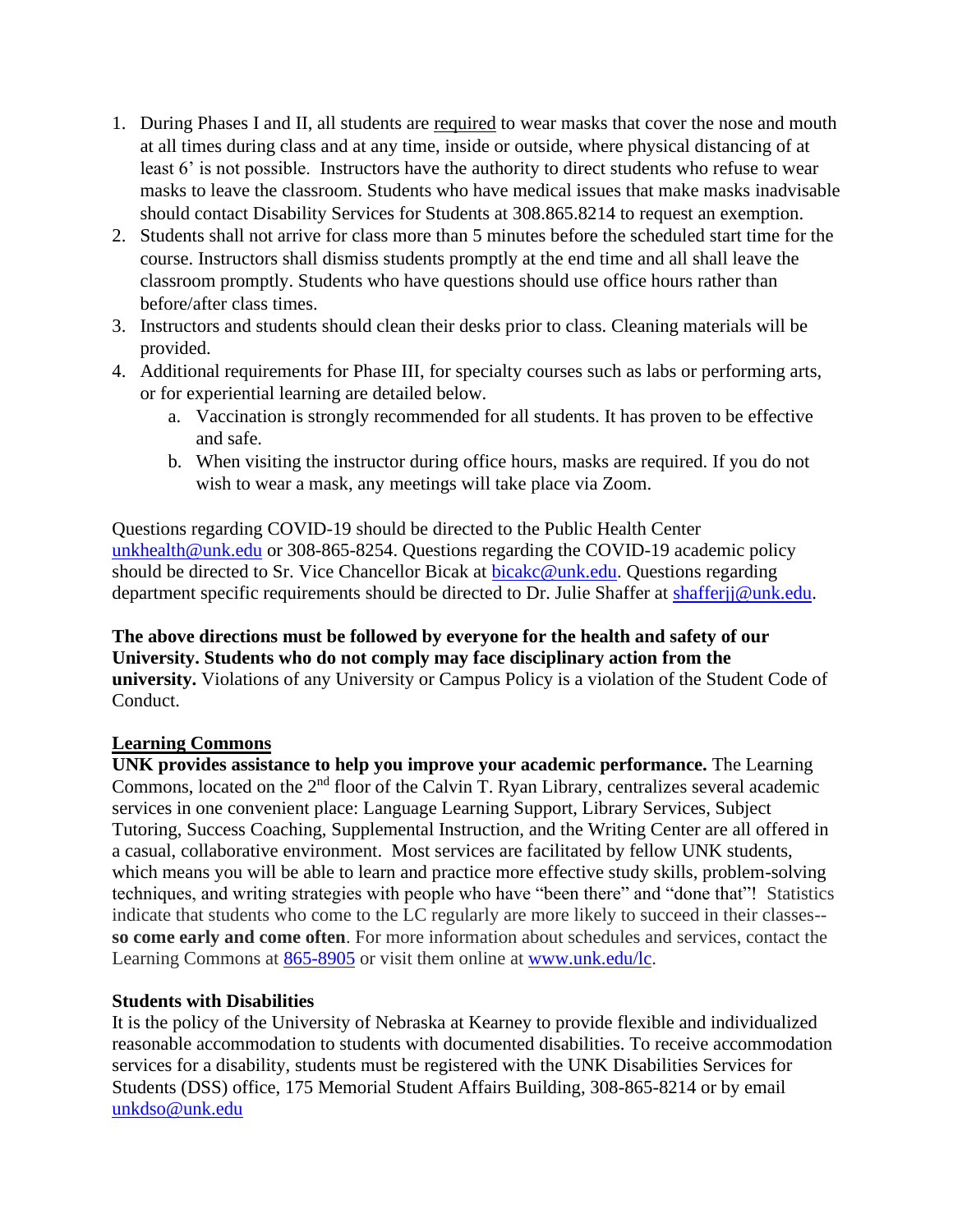## **UNK Statement of Diversity & Inclusion:**

UNK stands in solidarity and unity with our students of color, our Latinx and international students, our LGBTQIA+ students and students from other marginalized groups in opposition to racism and prejudice in any form, wherever it may exist. It is the job of institutions of higher education, indeed their duty, to provide a haven for the safe and meaningful exchange of ideas and to support peaceful disagreement and discussion. In our classes, we strive to maintain a positive learning environment based upon open communication and mutual respect. UNK does not discriminate on the basis of race, color, national origin, age, religion, sex, gender, sexual orientation, disability or political affiliation. Respect for the diversity of our backgrounds and varied life experiences is essential to learning from our similarities as well as our differences. The following link provides resources and other information regarding D&I: <https://www.unk.edu/about/equity-access-diversity.php>

## **Students Who are Pregnant**

It is the policy of the University of Nebraska at Kearney to provide flexible and individualized reasonable accommodation to students who are pregnant. To receive accommodation services due to pregnancy, students must contact Cindy Ference in Student Health, 308-865-8219. The following link provides information for students and faculty regarding pregnancy rights. [http://www.nwlc.org/resource/pregnant-and-parenting-students-rights-faqs-college-and-graduate](https://urldefense.proofpoint.com/v2/url?u=http-3A__www.nwlc.org_resource_pregnant-2Dand-2Dparenting-2Dstudents-2Drights-2Dfaqs-2Dcollege-2Dand-2Dgraduate-2Dstudents&d=DwMFAg&c=Cu5g146wZdoqVuKpTNsYHeFX_rg6kWhlkLF8Eft-wwo&r=BJkIhAaMtWY7PlqIhIOyVw&m=RgBL3s2VNHfvD5ReMK2q_PhwYU8dbEt1vxs1BO4WkpQ&s=MmB91XAzaW-E7UPMXPGx9tWJQbTWJYyYzM8gLjhEzQ0&e=)[students](https://urldefense.proofpoint.com/v2/url?u=http-3A__www.nwlc.org_resource_pregnant-2Dand-2Dparenting-2Dstudents-2Drights-2Dfaqs-2Dcollege-2Dand-2Dgraduate-2Dstudents&d=DwMFAg&c=Cu5g146wZdoqVuKpTNsYHeFX_rg6kWhlkLF8Eft-wwo&r=BJkIhAaMtWY7PlqIhIOyVw&m=RgBL3s2VNHfvD5ReMK2q_PhwYU8dbEt1vxs1BO4WkpQ&s=MmB91XAzaW-E7UPMXPGx9tWJQbTWJYyYzM8gLjhEzQ0&e=)

## **Reporting Student Sexual Harassment, Sexual Violence or Sexual Assault**

Reporting allegations of rape, domestic violence, dating violence, sexual assault, sexual harassment, and stalking enables the University to promptly provide support to the impacted student(s), and to take appropriate action to prevent a recurrence of such sexual misconduct and protect the campus community. Confidentiality will be respected to the greatest degree possible. Any student who believes she or he may be the victim of sexual misconduct is encouraged to report to one or more of the following resources:

## **Local Domestic Violence, Sexual Assault Advocacy Agency** 308-237-2599

## **Campus Police (or Security)** 308-865-8911

## **Title IX Coordinator** 308-865-8655

Retaliation against the student making the report, whether by students or University employees, will not be tolerated.

If you have an accommodation plan please see me as soon as possible, so we can make any arrangements necessary for your learning. No accommodations can be provided until a Reasonable Accommodation Plan is in place. Please remember, plans are not retroactive and cannot be used for assignments prior to the date of my signature.

**Veterans Services.** UNK works diligently to support UNK's military community by providing military and veteran students and families with resources and services to help them succeed. Veterans Services assists with the GI Bill process and acts as a liaison between the student and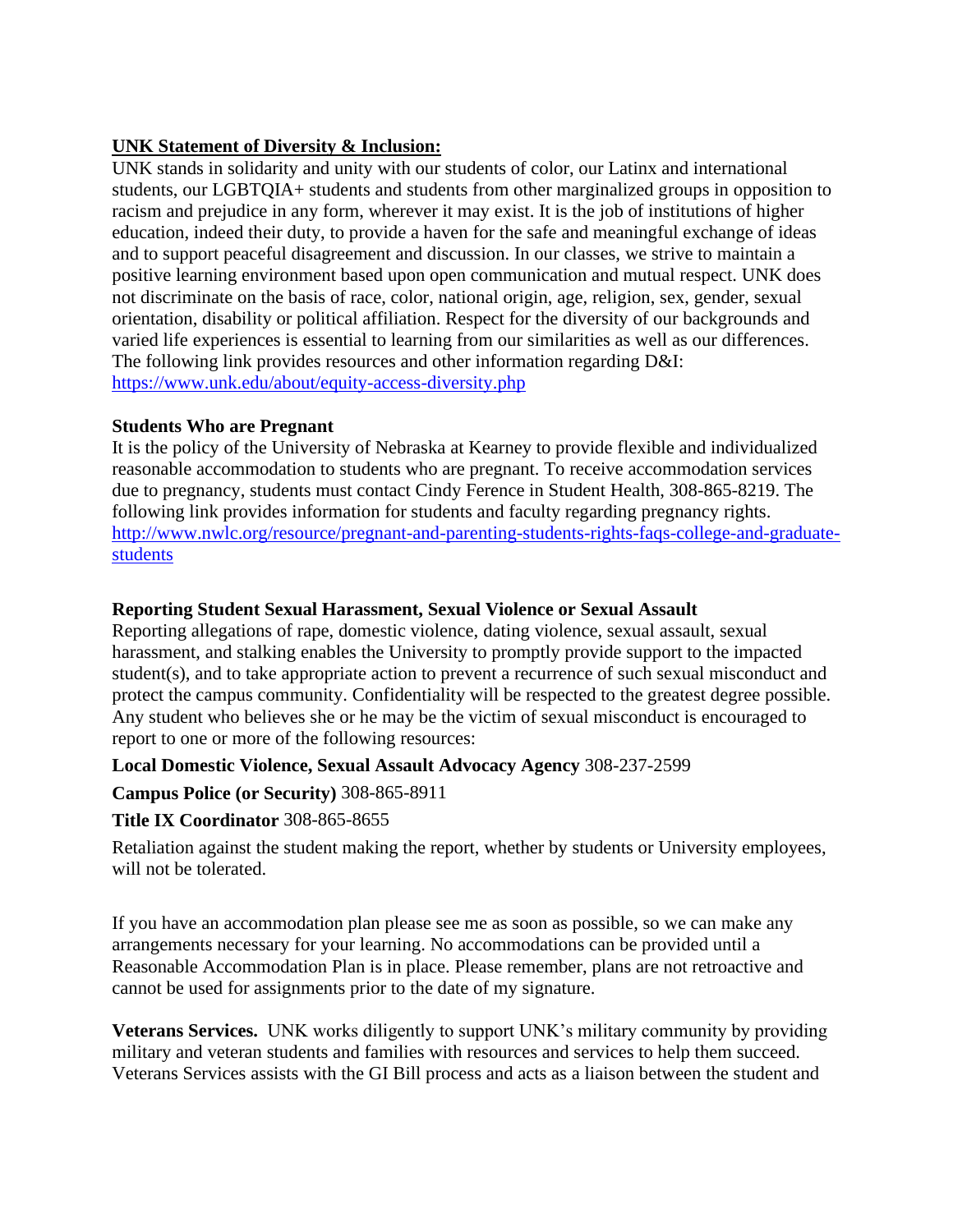the Veterans Administration. If you need assistance or would like more information, please contact Lori Weed Skarka at 308-865-8520 or [unkveterans@unk.edu.](mailto:unkveterans@unk.edu)

**SUBJECT TO CHANGE:** *This syllabus and schedule are subject to change in the event of extenuating circumstances. If you are absent from class, it is your responsibility to check on announcements or assignments made while you were absent.*